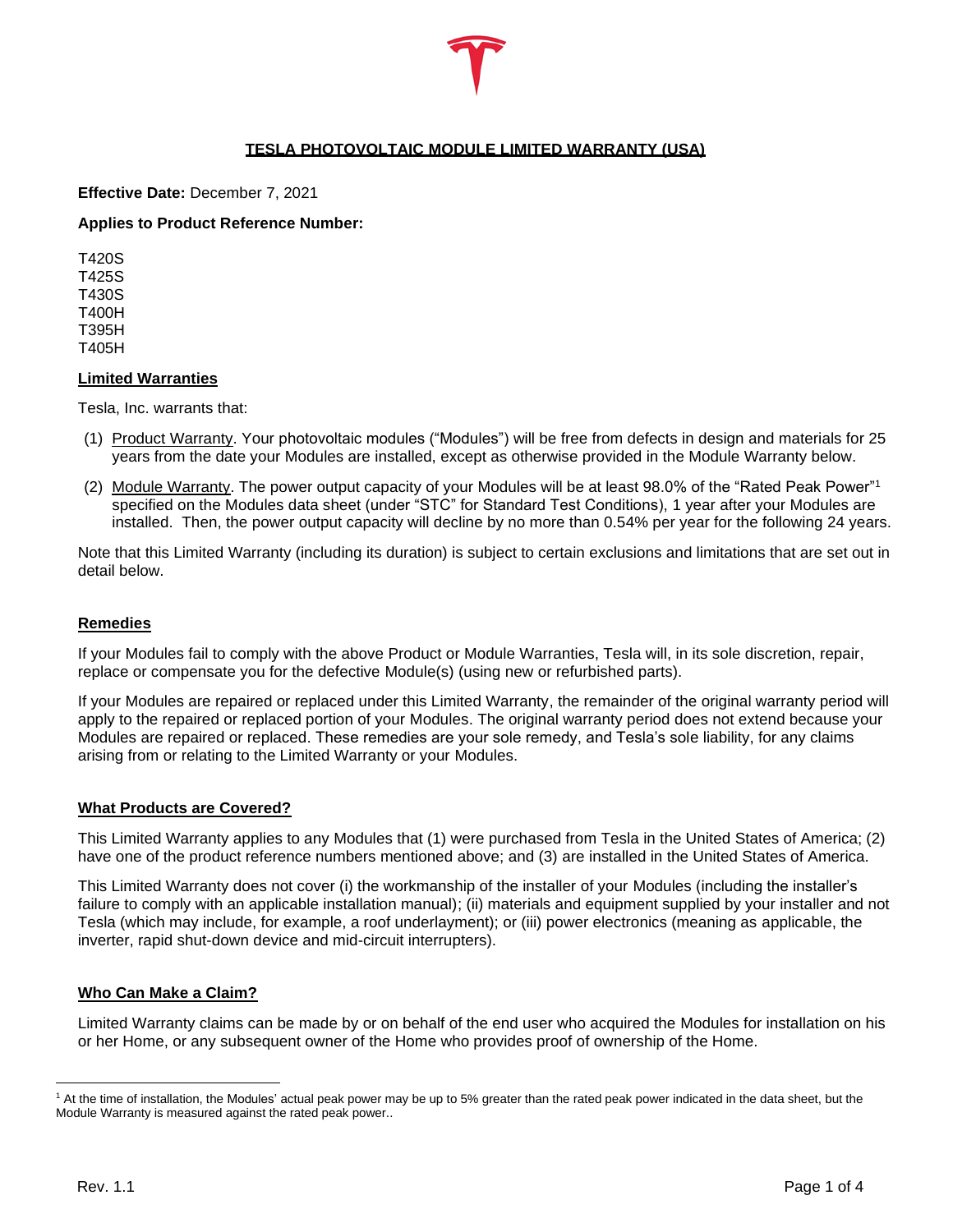**Agreement to Arbitrate.** Please carefully read this provision, which applies to any dispute between you and Tesla, Inc. and its affiliates (together "Tesla").

If you have a concern or dispute, please send a written notice describing it and your desired resolution to [resolutions@tesla.com.](mailto:energyresolutions@tesla.com)

If not resolved within 60 days, you agree that any dispute arising out of or relating to any aspect of the relationship between you and Tesla will not be decided by a judge or jury but instead by a single arbitrator in an arbitration administered by the American Arbitration Association (AAA) under its Consumer Arbitration Rules. This includes claims arising before this Agreement, such as claims related to statements about our products.

We will pay all AAA fees for any arbitration, which will be held in the city or county of your residence. To learn more about the Rules and how to begin an arbitration, you may call any AAA office or go to [www.adr.org.](http://www.adr.org/)

The arbitrator may only resolve disputes between you and Tesla, and may not consolidate claims without the consent of all parties. The arbitrator cannot hear class or representative claims or requests for relief on behalf of others purchasing or leasing Tesla products. In other words, you and Tesla may bring claims against the other only in your or its individual capacity and not as a plaintiff or class member in any class or representative action. If a court or arbitrator decides that any part of this agreement to arbitrate cannot be enforced as to a particular claim for relief or remedy (such as injunctive or declaratory relief), then that claim or remedy (and only that claim or remedy) shall be severed and must be brought in court and any other claims must be arbitrated.

If you prefer, you may instead take an individual dispute to small claims court.

You may opt out of arbitration within 30 days after signing this Agreement by sending a letter to: Tesla, Inc.; P.O. Box 15430; Fremont, CA 94539-7970, stating your name, product and intent to opt out of the arbitration provision. If you do not opt out, this agreement to arbitrate overrides any different arbitration agreement between us, including any arbitration agreement in a lease or finance contract.

## **Maintenance and Operation**

Tesla may provide you with an applicable owner's manual and/or operation and maintenance manual, and may provide updated versions of such manual, including by publication on Tesla's website (collectively, the "Owner's Manual"). The Owner's Manual may provide you with operation and maintenance instructions, answers to frequently asked questions, troubleshooting tips and service information. If applicable, you must use and maintain the Modules in accordance with the instructions in the Owner's Manual.

If you think there is a problem with your Modules, you may call us. As a first step we will review historical energy production data from your system to remotely diagnose and resolve any problems. If we determine that there is a problem but we cannot diagnose the specific problem remotely, we will send a qualified professional to your Home. If repairs are needed and covered by this Limited Warranty, you will not be charged for the repairs. If repairs are not covered by this Limited Warranty, we will charge you our then-current site visit fee plus the cost for any work you authorize us to do.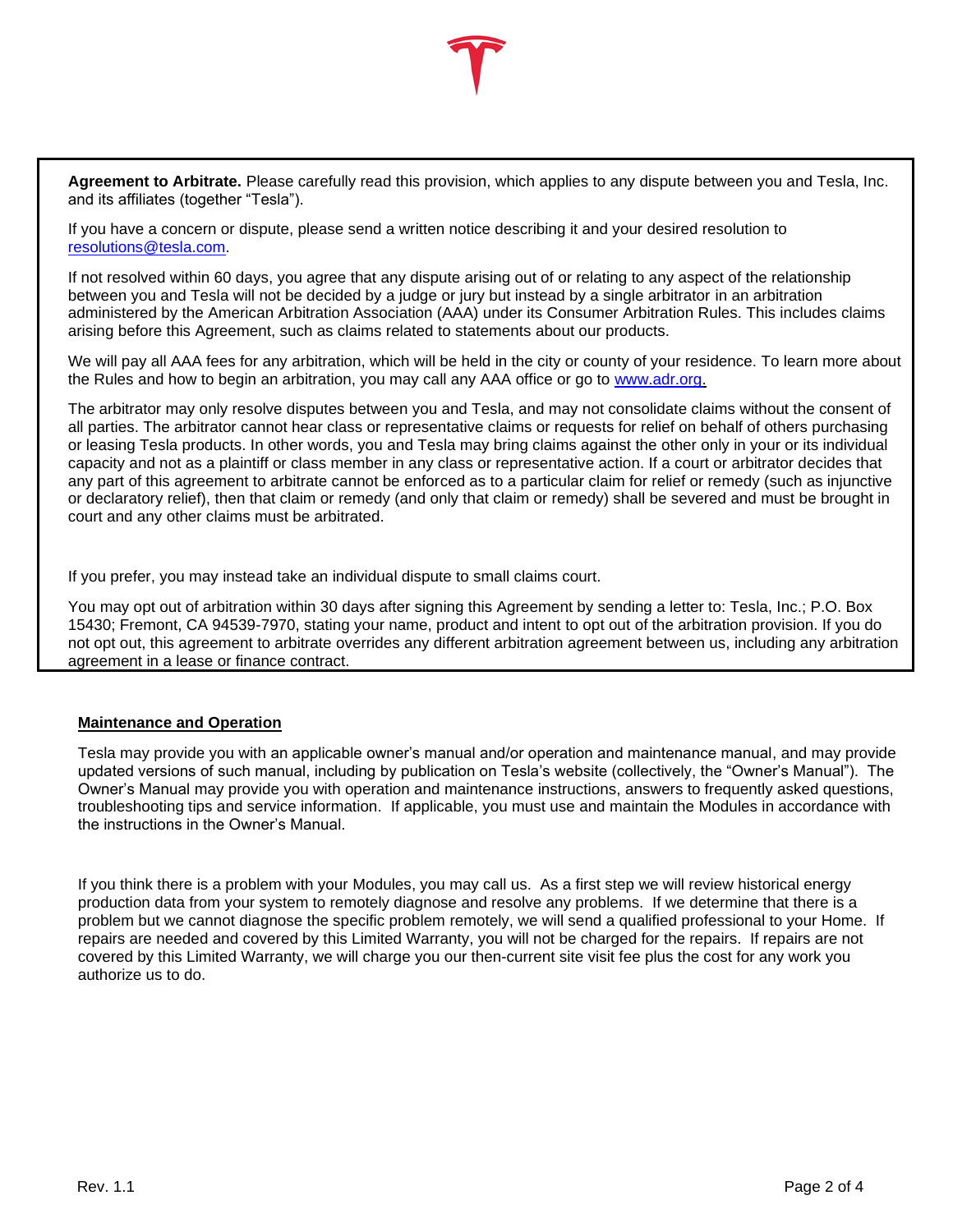**THIS LIMITED WARRANTY IS THE ONLY EXPRESS WARRANTY MADE IN CONNECTION WITH YOUR MODULES. Any other warranties, remedies and conditions, whether oral, written, statutory, express or implied (including any warranties of merchantability and fitness for purpose, and any warranties against latent or hidden defects) are expressly disclaimed. If such warranties cannot be disclaimed, Tesla limits the duration of and remedies for such warranties to the durations and remedies described in this Limited Warranty. This Limited Warranty does not warrant any specific electrical performance of your Modules other than that described in the Module Warranty.**

## **Relationship with Applicable Law**

This Limited Warranty gives you specific rights, and you may also have other rights which vary from state to state. For example, some states do not allow limitations on how long an implied warranty lasts, meaning the limitations in the "Limitations and Disclaimer" section above may not apply to you. The terms of this Limited Warranty will apply to the extent permitted by applicable law. For a full description of your legal rights you should refer to the laws applicable in your jurisdiction.

## **General Exclusions**

This Limited Warranty does not apply to any breach of this Limited Warranty directly or indirectly caused by or resulting from any of the following: (i) abuse, misuse or negligence, (ii) accidents or other events beyond Tesla's (or its affiliates', subcontractors' or representatives') reasonable control, including but not limited to lightning, flood, earthquake, fire, wind events with a gust velocity greater than 139 miles per hour, hail, corrosion if the installation is within 50 meters of salt water, salt spray, or salt fog, and other extreme weather events; (iii) failure to operate or maintain your Modules in accordance with the Owner's Manual; (iv) removal or reinstallation of your Modules at a location other than the original installation location; (v) strikes by balls or other objects, dirt, dust, bird excrement, animals, insects, foliage or algae growth; (vi) water entering around a fitting, accessory or other material not supplied by Tesla; (vii) any material or equipment not supplied by Tesla that the Modules may be connected to; or (viii) someone other than Tesla installing, removing, re-installing or repairing the Modules (including, but not limited to, damaging the Modules during such work).

In addition, this Limited Warranty does not cover (a) conditions at your Home not caused by our breach of this Limited Warranty, including, but not limited to, unpermitted conditions, improper electrical wiring, defects in the roof structure that cause it to sag over time, chimney or exhaust vent heights that are reduced by your Modules, cracked or crumbling masonry, or inadequate attic ventilation; (b) normal wear and tear or deterioration, or superficial defects, dents or marks that do not impact the performance or functionality/integrity of your Modules; (c) damage or deterioration that occurs after the expiration or voiding of all or part of the Limited Warranty; or (d) theft or vandalism of your Modules or any of its components.

## **Modifications and Waivers**

No person or entity, including a Tesla employee or authorized representative, may modify or waive any part of this Limited Warranty, or make any additional promises to you about the Modules that are not in this Limited Warranty. Tesla may occasionally offer to pay some or all of the cost of certain repairs that are not covered by this Limited Warranty. Tesla reserves the right to do so without incurring any obligation to make a similar payment to other Module owners.

## **Limitation of Liability**

**TESLA IS NOT LIABLE FOR ANY CONSEQUENTIAL, INCIDENTAL, INDIRECT, SPECIAL, EXEMPLARY OR**